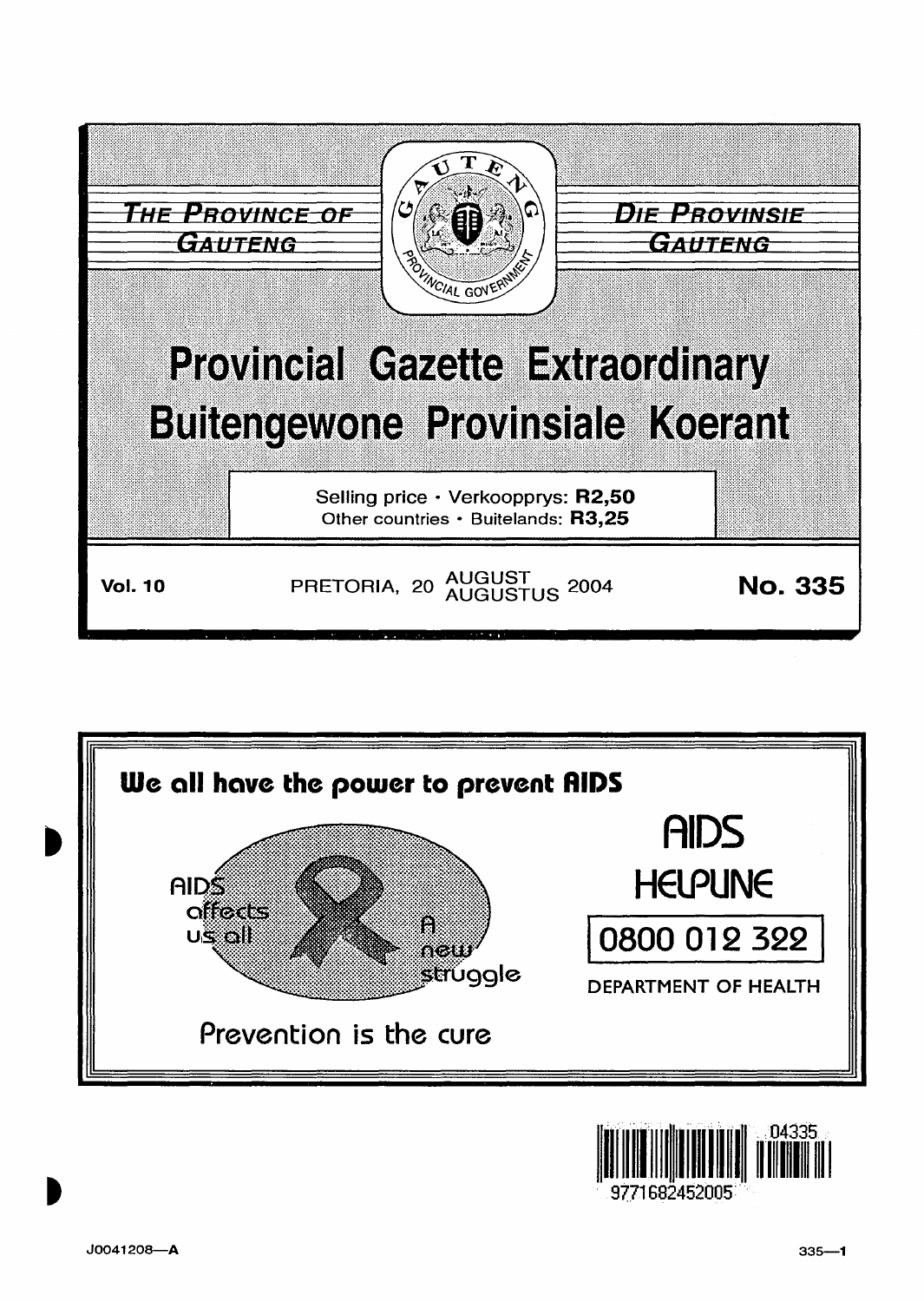#### **CONTENTS • INHOUD**

No. Page Gazette No. No. **LOCAL AUTHORITY NOTICES** 

| 1763 | Town-planning and Townships Ordinance (15/1986): Kungwini Local Municipality: Declaration as an approved | 335 |
|------|----------------------------------------------------------------------------------------------------------|-----|
|      |                                                                                                          | 335 |
|      |                                                                                                          | 335 |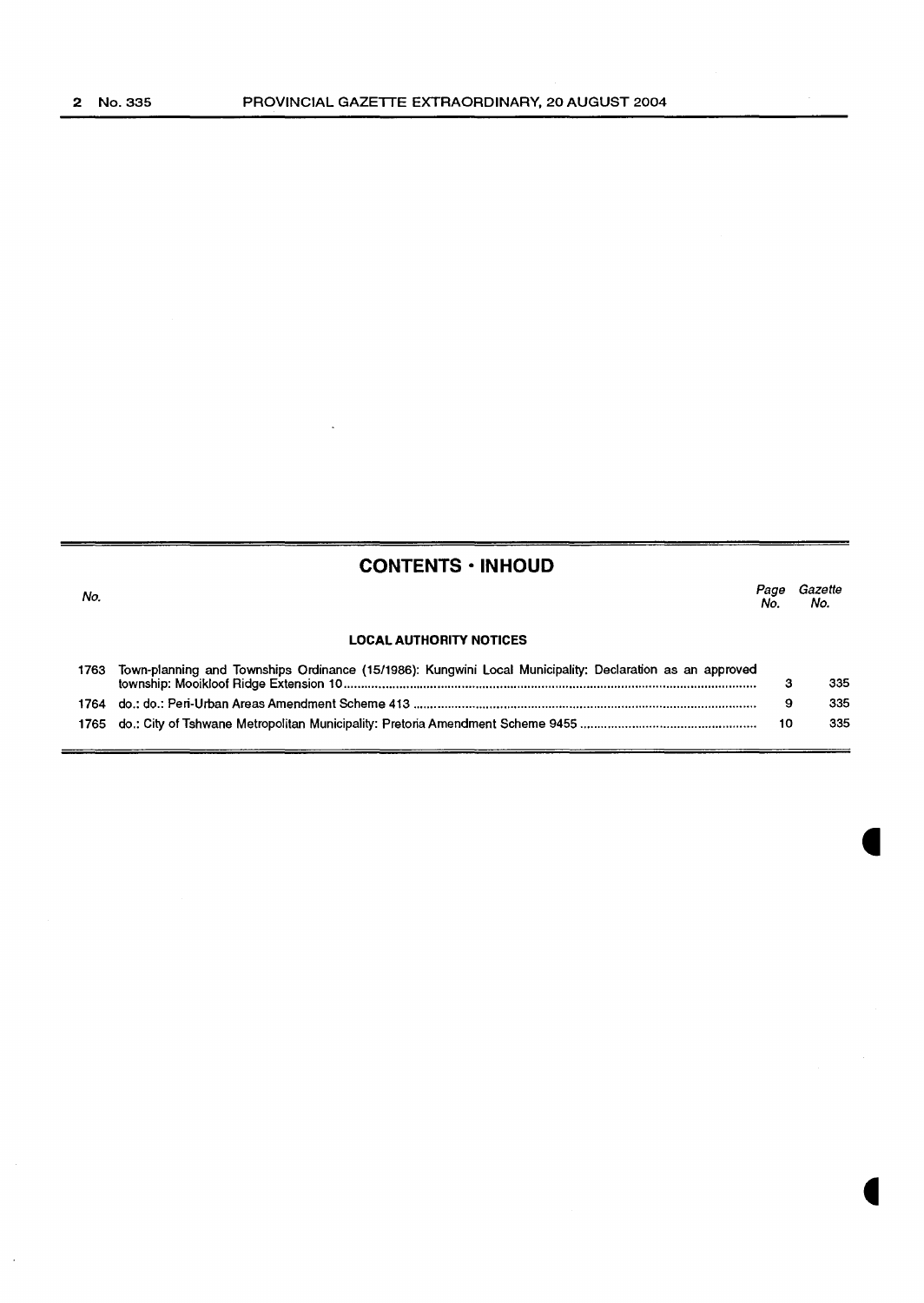#### LOCAL AUTHORITY NOTICES

#### LOCAL AUTHORITY NOTICE 1763

#### KUNGWINI LOCAL MUNICIPALITY

#### DECLARATION OF MOOIKLOOF RIDGE EXTENSION 10 AS AN APPROVED TOWNSHIP

In terms of Section 103 of the Town-Planning and Townships Ordinance, 1986 (Ordinance 15 of 1986), the Kungwini Local Municipality hereby declares the Township of Mooikloof Ridge Extension 10 to be an approved township, subject to the conditions as set out in the Schedule hereto. REF: 15/4/86/3

#### **SCHEDULE**

STATEMENT OF CONDITIONS UNDER WHICH THE APPLICATION MADE BY SUNRISE MORELETAPARK PROPERTIES CC (CK. 1994/010387/23) (HEREINAFTER REFERRED TO AS THE APPLICANT) IN TERMS OF THE PROVISIONS OF PART C OF THE TOWN-PLANNING AND TOWNSHIPS ORDINANCE, 1986 (ORDINANCE 15 OF 1986), FOR PERMISSION TO ESTABLISH A TOWNSHIP ON PORTION 721 OF THE FARM RIETFONTEIN 375-JR, PROVINCE OF GAUTENG, HAS BEEN GRANTED

- 1. CONDITIONS OF ESTABLISHMENT
	- 1.1 NAME

The name of the township shall be Moolkloof Ridge Extension 10.

1.2 DESIGN

The township shall consist of erven and streets as Indicated on General Plan S.G. No. 1496/2004.

1.3 DISPOSAL OF EXISTING CONDITIONS OF TITLE

All erven shall be made subject to existing conditions and servitudes, If any, Including the reservation of the rights to minerals, but excluding -

The following conditions that does not affect the township:

- (a) The owner of the aforesaid Remaining Extent and the owner of certain portion In extent 1315,4540 hectares of the said fann Rietfonteln transferred to Daniel Jacobus Elardus Erasmus by Deed of Transfer T239/1895 equal rights to the water in the watercourse or spruit forming the boundary line between the two portions as will appear from the diagrams thereof they have also the exclusive right to construct dams extending from bank In the said watercourse or sprult and the right to take out water furrows on their respective portions.
- (b) By virtue of Order of Water Court dated  $4<sup>th</sup>$  March 1947 and Agreement dated  $17<sup>th</sup>$  March 1947, registered under No. 242/1947-S, the said Remaining Extent is entitled to certain water rights more fully described in the said Agreement.
- (c) The said Remaining Extent Is subject to certain Order of the Water Court dated 24<sup>th</sup> August 1949, and Agreement filed therewith registered under No. 620/1949s.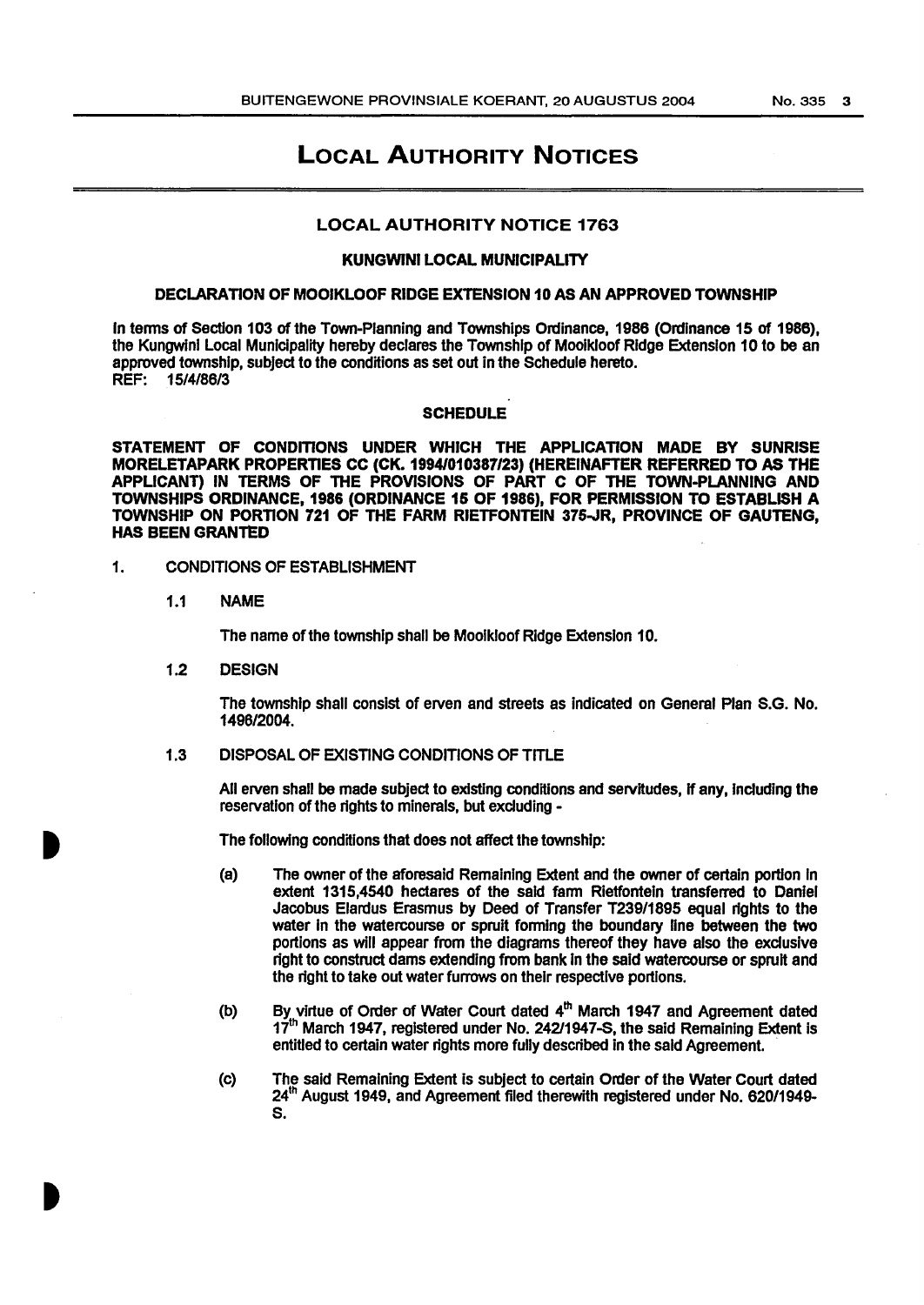(d) Onderworpe aan 'n Kraglyn Serwituut 31,00 meter wyd waarvan die hartlyn voorgestel word deur die lyn abc op die AANGEHEGTE KAART LG NO A.11677/1994s meervolledig blyk uit SERWJTUUT NR K550/1978S.

#### 1.4 REMOVAL OR REPLACEMENT OF MUNICIPAL SERVICES

Should it become necessary to move or replace any existing municipal services as a result of the establishment of the township, the cost thereof shall be borne by the township owner.

#### 1.5 DEMOLITION OF BUILDINGS AND STRUCTURES

When required the Kungwinl Local Municipality to do so, the township owner shall at his own expense cause to be demolished to the satisfaction of Kungwini Local Municipality all existing buildings and structures situated within building line reserves·and side spaces or over common boundaries, or dilapidated structures.

#### 1.6 REMOVAL OF LITTER

The township owner shall at his own expense have all litter within the township area removed to the satisfaction of Kungwini Local Municipality, when required to do so by Kungwini Local Municipality.

#### 1.7 REMOVAL AND/OR REPLACEMENT OF ESKOM POWER LINES

Should it become necessary to remove and/or replace any existing power lines of Eskom as a result of the establishment of the township, the cost thereof shall be borne by the township owner.

#### 1.8 REMOVAL AND/OR REPLACEMENT OF TELKOM SERVICES

Should it become necessary to remove and/or replace any existing TELKOM services as a result of the establishment of the township, the cost thereof shall be borne by the township owner.

1.9 The township owner shall, at his expense, cause the erven in the township to be consolidated, for which consolidation approval is hereby extended by the Kungwinl Local Municipality in terms of the provisions of Section 92(2)(a) of Ordinance 15 of 1986.

#### 2. CONDITIONS OF TITLE

The erven mentioned below shall be subject to the condition as indicated, laid down by Kungwini Local Municipality in terms of the provisions of the Town-Planning and Townships Ordinance, 1986 (Ordinance 15 of 1986):

- 2.1 ALL ERVEN
	- (a) The erven shall be subject to a servitude, 2m wide, for municipal services (water, sewer, electricity and stormwater) hereinafter referred to as "the services", in favour of the Local Authority, along any two boundaries, except a street boundary and, in the case of a panhandle erf, an additional servitude for municipal purposes, 2m wide, over the entrance portion of the erf if and when required by the Local Authority: Provided that the Local Authority may waive any such servitude.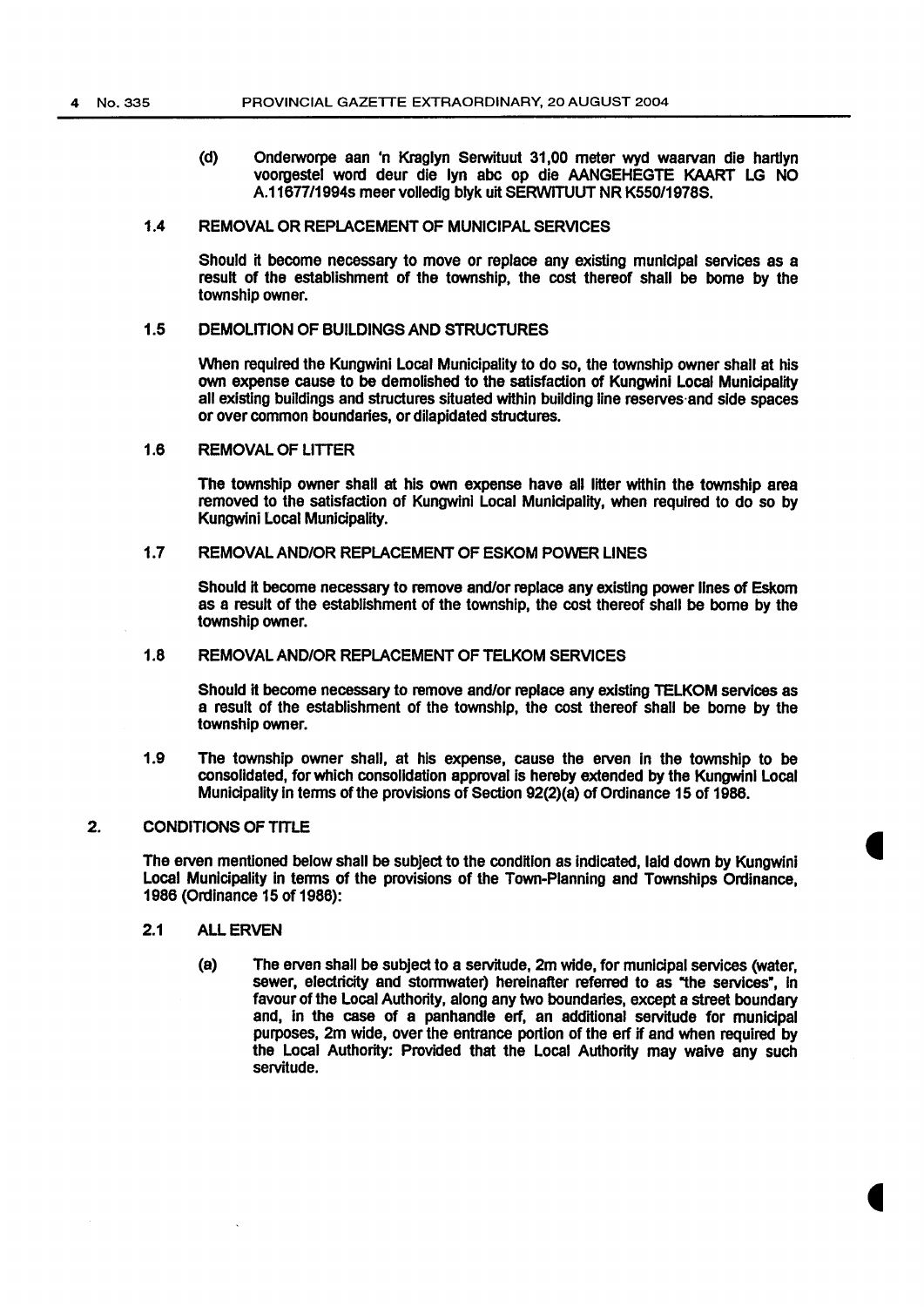- (b) No buildings or other structures may be ereded within the aforesaid servitude area and no trees with large roots may be planted within the area of such servitude or within a distance of 2m from it.
- (c) The Local Authority shall be entitled to temporarily deposit on the land adjoining the aforesaid servitude, any material it excavates during the laying, maintenance or removal of such services and other works which In its discretion it regards necessary, and furthermore the Local Authority shall be entitled to reasonable access to the said property for the aforesaid purpose, subject to the provision that the Local Authority shall make good any damage caused during the laying, maintenance or removal of such works.
- 2.2 ERVEN 66 AND 67
	- (a) The erf shall be subject to a 3m sewer servitude in favour of Kungwlnl Local Council, as Indicated on the General Plan.
	- (b) No buildings or other structures may be ereded within the aforesaid servitude area and no trees with large roots may be planted within the area of such servitude or within a distance of 2m there from.
	- (c) Kungwini Local Council shall be entitled to temporarily deposit on the land adjoining the aforesaid servitude, any material it excavates during the laying, maintenance or removal of such services and other works which In its discretion it regards essential, and furthermore Kungwinl Local Council shall be entitled to reasonable access to the said property for the aforesaid purpose, subject to the provision that Kungwinl Local Council shall make good any damage caused during the laying, maintenance or removal of such main stormwater drain and other works.

#### 2.3 SECTION 21 COMPANY

A Section 21 Company must be registered. The owners of the following erven must on transfer automatically become members of the Section 21 Company.

Erven 66 and 67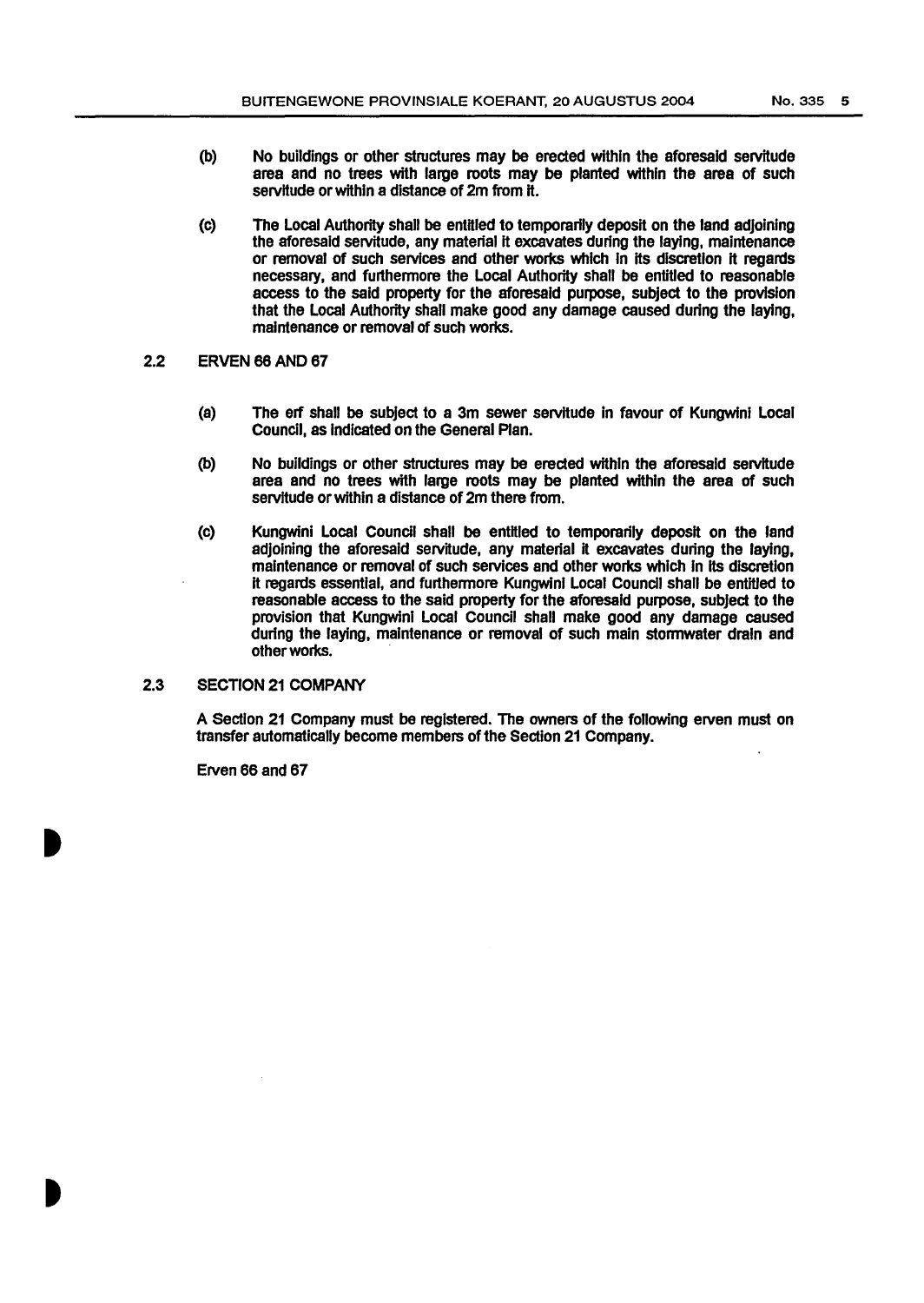#### PLAASLIKE BESTUURSKENNISGEWING 1763

#### KUNGWINI PLAASLIKE MUNISIPALITEIT

#### VERKLARING VAN MOOIKLOOF RIDGE UITBREIDING 10 TOT 'N GOEDGEKEURDE DORP

lngevolge Artikel 103 van die Ordonnansie op Dorpsbeplanning eo Dorpe, 1986 (Ordonnansie IS van 1986), verklaar die Kungwini Plaaslike Munisipaliteit hiermee die dorp Mooikloof Ridge Uitbreiding 10 tot 'n goedgekeurde dorp, onderworpe aan die voorwaardes uiteengesit in die bygaande Bylae. VERW: 15/4/86/3

#### BYLAE

STAAT VAN VOORWAARDES WAAROP DIE AANSOEK GEDOEN DEUR SUNRISE MORELETAPARK PROPERnES CC (CK. 19941010387/23) (HIERNA DIE AANSOEKER GENOEM) INGEVOLGE DIE BEPALINGS VAN DEEL C VAN DIE ORDONNANSIE OP DORPSBEPLANNING EN DORPE, 1986 (ORDONNANSIE 16 VAN 1986), OM TOESTEMMING OM 'N DORP OP GEDEELTE 721 VAN DIE PLAAS RIETFONTEIN 375, REGISTRASIE AFDELING JR, DIE PROVINSIE VAN GAUTENG, TE STIG. TOEGESTAAN IS.

#### 1. STIGTINGSVOORWAARDES

1.1 NAAM

Die naam van die dorp is Mooikloof Ridge Uitbreiding 10.

1.2 ONTWERP

Die dorp bestaan uit erwe en strata soos aangedul op Algemene Plan LG. No. 1496/2004.

#### 1.3 BESKIKKING OOR BESTAANDE TITELVOORWAARDES

Aile erwe moet onderworpe gemaak word aan bestaande voorwaardes en serwltute, as daar is, met inbegrip van die voorbehoud van die regte op minerale maar uitgesonderd -

Die volgende voorwaardes wat die dorp nie raak nie:

- (a) The owner of the aforesaid Remaining Extent and the owner of certain portion In extent 1315,4540 hectares of the said farm Rietfontein transferred to Daniel Jacobus Elardus Erasmus by Deed of Transfer T239/1895 equal rights to the water in the watercourse or spruit forming the boundary line between the two portions as will appear from the diagrams thereof they have also the exduslve right to construct dams extending from bank in the said watercourse or sprult and the right to take out water furrows on their respective portions.
- (b) By virtue of Order of Water Court dated 4<sup>th</sup> March 1947 and Agreement dated 17<sup>th</sup> March 1947, registered under No. 242/1947-S, the said Remaining Extent is entitled to certain water rights more fully described in the said Agreement.
- (c) The said Remaining Extent is subject to certain Order of the Water Court dated 24<sup>th</sup> August 1949, and Agreement filed therewith registered under No. 620/1949-S.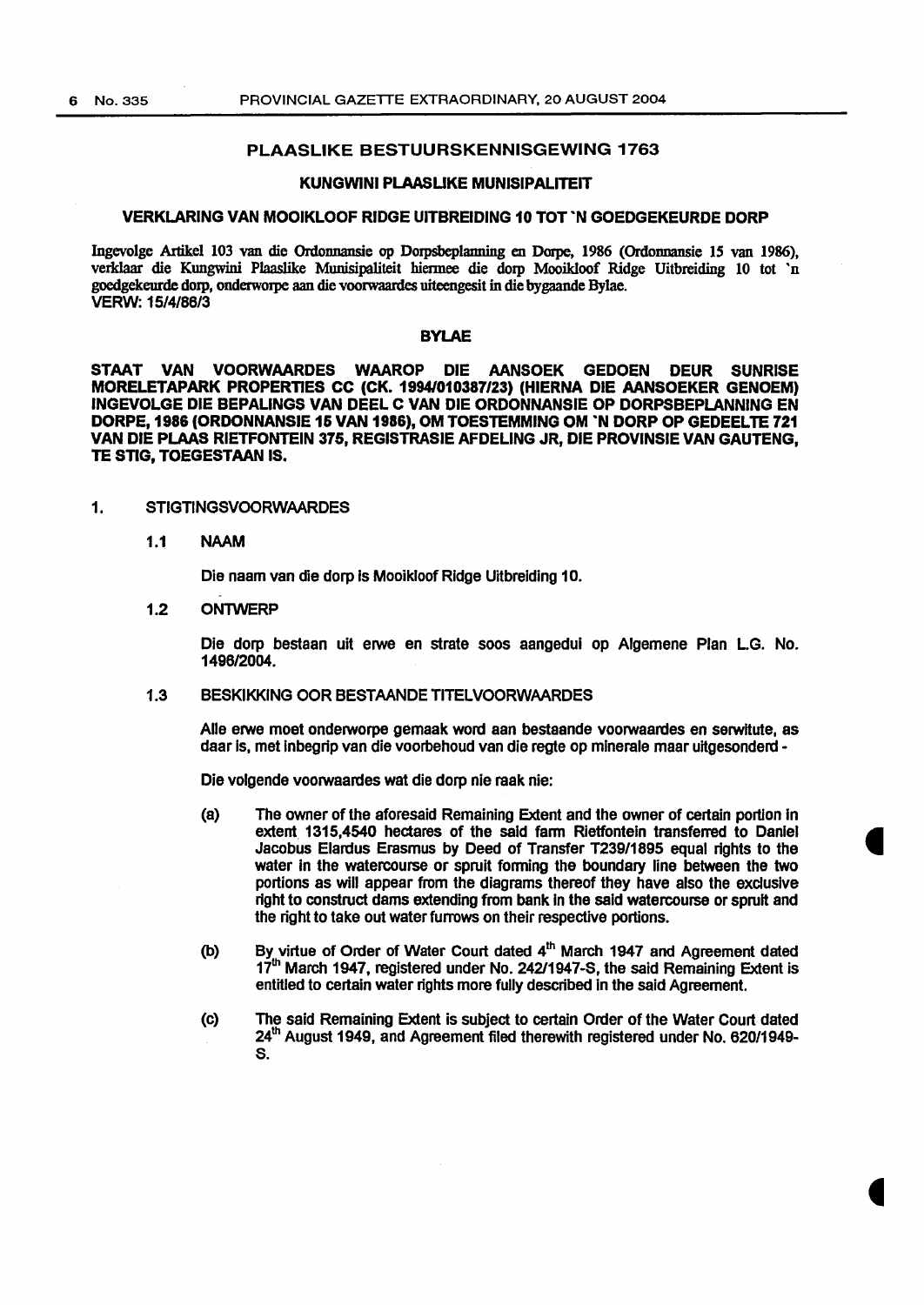(d) Onderworpe aan Kraglyn Serwituut 31,00 meter wyd waarvan die hartlyn voorgestel word deur die lyn abc op die AANGEHEGTE KAART LG NO A.1167711994 soos meer volledlg blyk uit SERWITUUT NR K550/1978S.

#### 1.4 VERSKUIWING EN/OF VERWYDERING VAN MUNISIPALE DIENSTE

Indian dit as gevolg van die stigting van die dorp nodlg word om enlge bestaande munislpale dienste te verskuif of te vervang, moet die koste daarvan deur die dorpselenaar gedra word.

#### 1.5 SLOPING VAN GEBOUE EN STRUKTURE

Die dorpselenaar moet op eie koste aile bestaande geboue en strukture wat blnne boulynreserwes en kantruimtes of oor gemeenskaplike grense gelê is, of bouvallige strukture last sloop tot tevredenheid van die Kungwinl Plaaslike Munlslpaliteit wanneer die Kungwini Plaaslike Munislpalltelt dit vereis.

#### 1.6 VERWYDERING VAN ROMMEL

Die dorpseienaar moet op eie koste alle rommel binne die dorpsgebied laat verwyder tot tevredenheid van die Kungwlni Plaaslike Munisipaiiteit wanneer die Kungwini Plaaslike Munisipaliteit dit vereis.

#### 1.7 VERSKUIWING EN/OF VERWYDERING VAN ESKOM KRAGLYNE

Indian dit as gevolg van die stigting van die dorp nodig word om enlge betsaande dlenste van Eskom te verskuif, moet die koste daarvan deur die dorpselenaar gedra word.

#### 1.8 VERSKUJWJNG EN/OF VERWYDERING VAN TELKOM DIENSTE

Indian dit as gevolg van die stigting van die dorp nodlg word om enlge betsaande dlenste van TELKOM te verskulf en/of te verwyder, moet die koste daarvan deur die dorpseienaar gedra word.

1.9 Ole dorpseienaar moet eie koste die erwe In die dorp laat konsolldeer, waarvoor konsolidasie goedkeuring deur die Kungwini Plaaslike Munisipaliteit hiermee vergun word lngevolge die bepalings van Artikel 92(2)(a) van die Ordonnansie 15 van 1986.

#### 2. TITELVOORWAARDES

Die erwe hieronder genoem, is onderworpe aan die voorwaardes soos aangedui, opgelê deur die Kungwinl Plaaslike Munisipalltelt lngevolge die bepalings van die Ordonnansie op Oorpsbeplanning en Dorpe, 1986 (Ordonnansie 15 van 1986):

- 2.1 ALLE ERWE
	- (a) Die erwe is onderworpe aan ·n serwltuut, 2m breed, vir munlsipale dienste (water/rioollelektrlsiteiVstormwater) hiema •die dienste• genoem, ten gunste van die Plaaslike Munisipaliteit, langs enige twee grense, uitgesonderd ·n straatgrens en, in die geval van `n pypsteelerf, `n addisionele serwituut vir munisipale doeleindes, 2m breed, oor die toegangsgedeelte van die erf, indlen en wanneer die Plaasllke Munlslpalitelt dlt verlang: met dlen verstande dat die plaasllke bestuur van enige sodanige serwituut mag afsien.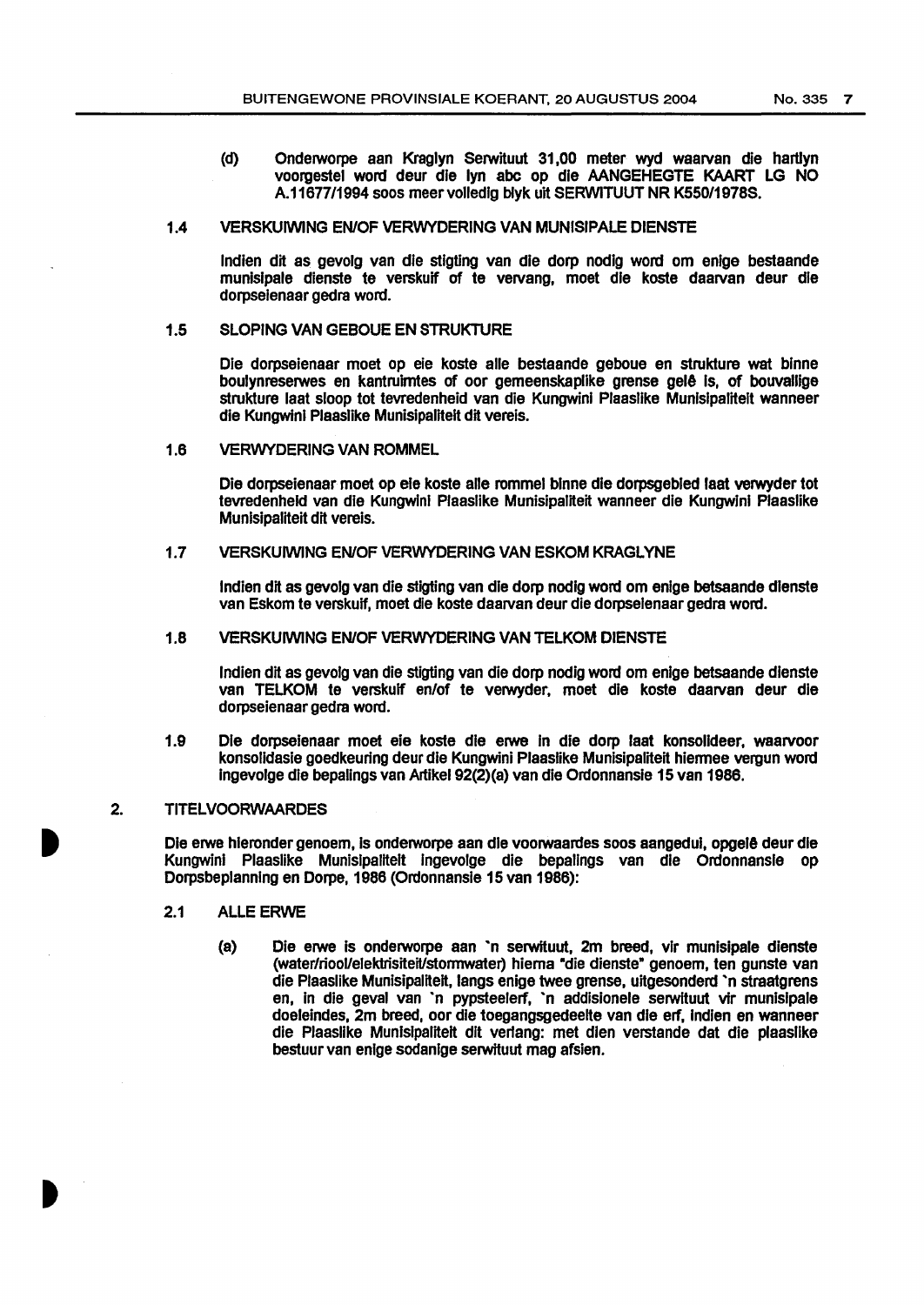- (b) Geen geboue of ander strukture mag binne die voomoemde serwituutgebied opgerig word nle en geen grootwortelbome mag binne die gebied van sodanlge serwituut of binne 'n afstand van 2 meter daarvan geplant word nie.
- (c) Die Kungwini Plaaslike Munisipaliteit is daarop geregtig om enige materiaal wat deur hom uitgegrawe word tydens die aanleg, onderhoud of verwydering van sodanige dienste en ander werke wat hy na goeddunke noodsaaklik ag, tydelik te plaas op grond wat aan die voomoemde serwituut grens, en voorts is die Plaaslike Munisipaliteit geregtig op redelike toegang tot genoemde grond vir die voomoemde doel, onderworpe daaraan dat die Plaaslike Munislpaliteit enige skade vergoed wat gedurende die aanleg, onderhoud of verwydering van sodanige dienste en ander werke veroorsaak word.

#### 2.2 ERWE 66 EN 67

- (a) Ole erwe Is onderworpe aan ·n 3m riool serwltuut ten gunste van die Kungwini Plaasllke Munlslpaliteit, soos aangedul op die Algemene Plan.
- (b) Geen geboue of ander strukture mag blnne die voomoemde serwituutgebied opgerig word nle en geen grootwortelbome mag blnne die gebled van sodanlge serwituut of binne 'n afstand van 2 meter daarvan geplant word nie.
- (c) Die Kungwini Plaaslike Munisipaliteit is daarop geregtig om enige materiaal wat deur hom uitgegrawe word tydens die aanleg, onderhoud of verwydering van sodanige dienste en ander werke wat hy na goeddunke noodsaaklik ag, tydellk te plaas op · grond wat aan die voomoemde serwituut grens, en voorts is die Plaasllke Munlsipaliteit geregtig op redelike toegang tot genoemde grond vir die voomoemde doel, onderworpe daaraan dat die Plaaslike Munislpaliteit enige skade vergoed wat gedurende die aanleg, onderhoud of verwydering van sodanige dienste en ander werke veroorsaak word.

#### 2.3 ARTIKEL 21 MAATSKAPPY

·n Artikel 21 Maatskappy moet gereglstreer word. Die eienaars van die volgende erwe moet op oordrag outomaties lede van die Artikel21 Maatskappy word.

**Erwe 66 en 67**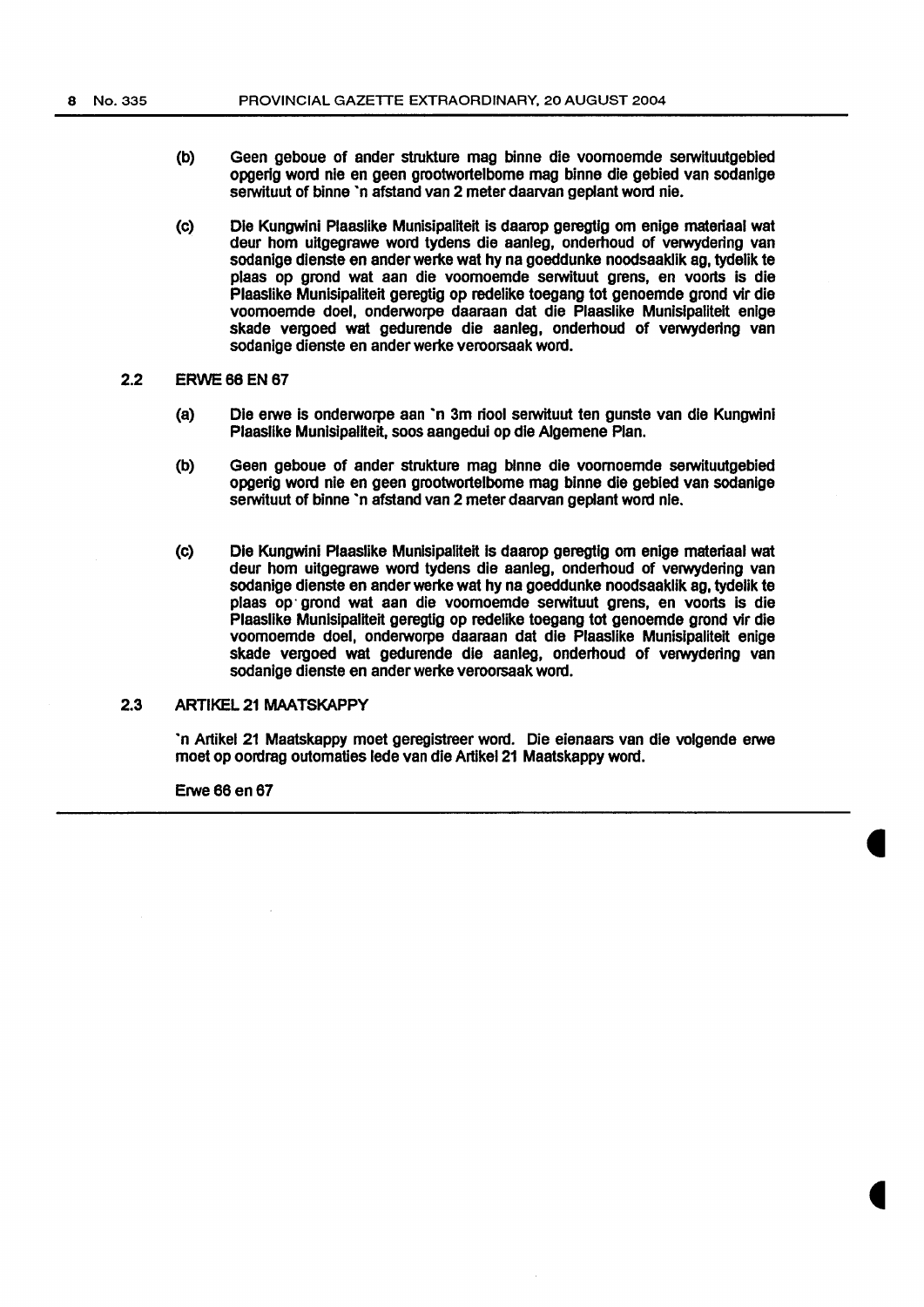#### LOCAL AUTHORITY NOTICE 1764

#### PERI-URBAN AREAS AMENDMENT SCHEME 413

The Kungwini Local Municipality hereby, in terms of the provisions of Section 125(1) of the Town-Planning and Townships Ordinance, 1988 (Ordinance 15 of 1986), declares that It has approved an amendment scheme being an amendment of the Peri-Urban Areas Town-Planning Scheme, 1975, comprising the same land as Included in the township Moolkloof Ridge Extension 10.

Map 3 and the scheme clauses of the amendment scheme are filed at the offices of the Kungwini Municipality.

This amendment is known as Peri-Urban Areas Amendment Scheme 413.

Municipal Manager Kungwini Local Municipality PO Box40 **BRONKHORSTSPRUIT** 1020

#### PLAASLIKE BESTUURSKENNISGEWING 1764

#### BUITESTEDELIKE GEBIEDE WYSIGINGSKEMA 413

Die Kungwini Plaaslike Munisipaliteit verklaar hiermee, ingevolge die bepalings van Artikel 125(1) van die Ordonnansie op Dorpsbeplanning en Dorpe, 1986 (Ordonnansie 15 van 1986), dat dit `n wysigingskema, synde ·n wysiging van die Buitestedelike Geblede Oorpsbeplaingskema, 1975, wat uit dieselfde grond as die dorp Mooikloof Ridge Uitbreiding 10 bestaan, goedgekeur het.

Kaart 3 en die skemaklousules van die wyslglngskema word In bewartng gehou by die kantore van die Kungwini Plaaslike Munisipaliteit.

Hierdle wysiging staan bekend as Bultestedelike Gebiede Wyslgingskema 413.

Munlsipale Bestuurder Kungwini Plaaslike Munisipaliteit Posbus40 BRONKHORSTSPRUIT 1020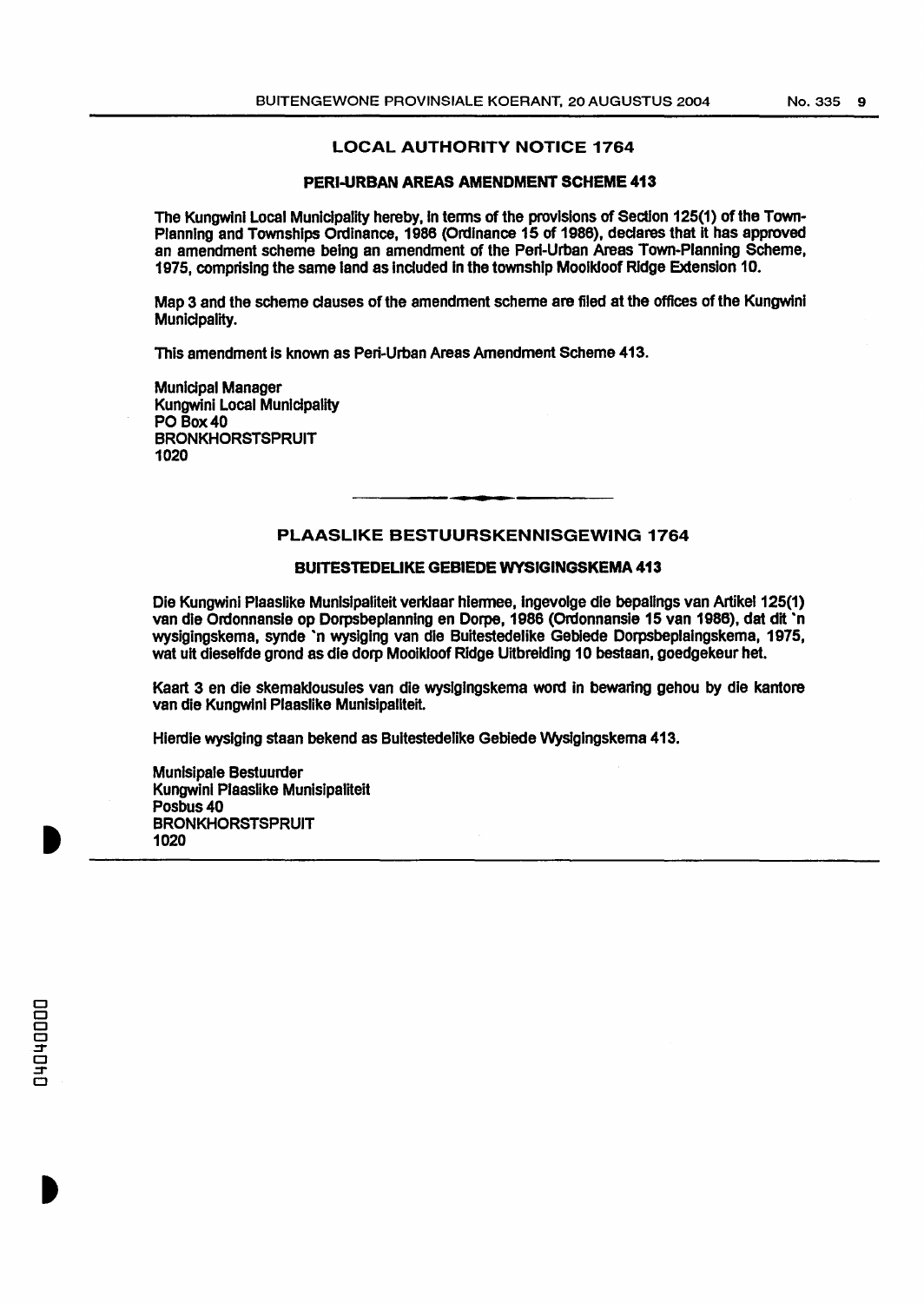#### LOCAL AUTHORITY NOTICE 1765

#### CITY OF TSHWANE METROPOLITAN MUNICIPALITY

#### PRETORIA AMENDMENT SCHEME 9455

It is hereby notified in terms of the provisions of section 125 (1) of the Town-planning and Townships Ordinance, 1986 (Ordinance 15 of 1986), that the City of Tshwane Metropolitan Municipality has approved an amendment scheme with regard to the land in the township of Equestria Extension 76, being an amendment of the Pretoria Town-planning Scheme, 1974.

Map 3 and the scheme clauses of this amendment scheme are filed with the Acting General Manager: Legal Services, and are open to inspection during normal office hours.

This amendment is known as Pretoria Amendment Scheme 9455.

(K13/2/Equestria X 76)  $\_$  June 2004

Acting General Manager: Legal Services (Notice No 562/2004)

#### PLAASLIKE BESTUURSKENNISGEWING 1765

#### STAD TSHWANE METROPOLITAANSE MUNISIPALITEIT

#### PRETORIA WYSIGINGSKEMA 9455

Hierby word ingevolge die bepalings van artikel 125 (1) van die Ordonnansie op Dorpsbeplanning en Dorpe, 1986 (Ordonnansie 15 van 1986), bekend gemaak dat die Stad Tshwane Metropolitaanse Munislpalitelt 'n wysiglngskema met betrekking tot die grond In die dorp Equestria Uitbreiding 76, synde 'n wyslging van die Pretoria-dorpsbeplanningskema, 1974, goedgekeur het.

Kaart 3 en die skemaklousules van hierdie wysiglngskema word deur die Waamemende Hoofbestuurder: Regsdienste, in bewaring gehou en le gedurende gewone kantoorure ter insae.

Hierdie wysiging staan bekend as Pretoria-wyslgingskema 9455.

| (K13/2/Equestria X 76) | Waarnemende Hoofbestuurder: Regsdienste |
|------------------------|-----------------------------------------|
| <b>Junie 2004</b>      | (Kennisgewing No 562/2004)              |
|                        |                                         |

=============================================================================

#### CITY OF TSHWANE METROPOLITAN MUNICIPALITY

#### DECLARATION OF EQUESTRIA EXTENSION 76 AS APPROVED TOWNSHIP

In terms of section 103 of the Town-planning and Townships Ordinance, 1986 (Ordinance No. 15 of 1986), the City of Tshwane Metropolitan Municipality hereby declares the Township of Equestria Extension 76 to be an approved township, subject to the conditions as set out in the Schedule hereto.

(K13/2/Equestria x76)

#### **SCHEDULE**

CONDITIONS UNDER WHICH THE APPLICATION MADE BY JR 209 INVESTMENTS (PTY) LTD IN TERMS OF THE PROVISIONS OF PART C OF THE TOWN-PLANNING AND TOWNSHIPS ORDINANCE, 1986 (ORDINANCE NO 15 OF 1986), FOR PERMISSION TO ESTABLISH A TOWNSHIP ON PORTION 254 (A PORTION OF PORTION 81) OF THE FARM THE WILLOWS 340 JR, PROVINCE OF GAUTENG, HAS BEEN GRANTED.

- 1. CONDITIONS OF ESTABLISHMENT
	- 1.1 NAME

The name of the township shall be Equestria Extension 76.

1.2 DESIGN

The township shall consist of erven, parks and streets as indicated on General Plan SG No 7473/2003.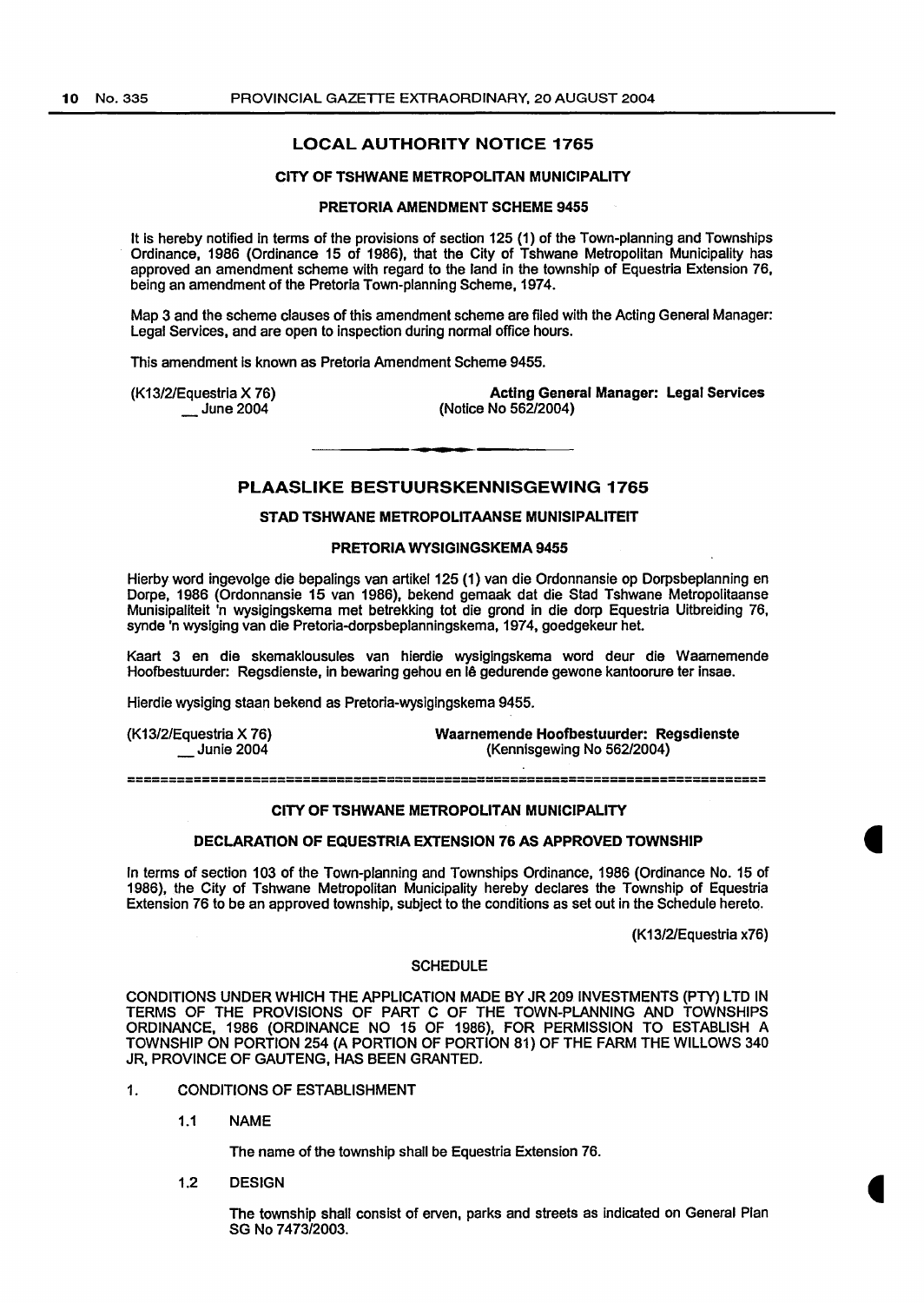#### 1.3 DISPOSAL OF EXISTING CONDITIONS OF TITLE

All erven shall be made subject to existing conditions and servitudes, If any, Including the reservation of the rights to minerals.

#### 1.4 ENDOWMENT

Payable to the City of Tshwane Metropolitan Municipality.

The township owner shall pay the City of Tshwane Metropolitan Municipality as endowment a total amount of R110 000,00 which amount shall be used by the City of Tshwane Metropolitan Municipality for the acquisition of land for park and/or public open space purposes.

The said endowment amount shall be payable in accordance with the provisions of section 81 of the Town-planning and Townships Ordinance, 1986 (Ordinance 15 of 1986).

#### 1.5 REMOVAL OR REPLACEMENT OF MUNICIPAL SERVICES

Should it become necessary to move or replace any existing municipal services as a result of the establishment of the township, the cost thereof shall be borne by the township owner.

#### 1.6 DEMOLITION OF BUILDINGS AND STRUCTURES

When required by the City of Tshwane Metropolitan Municipality to do so, the township owner shall at his own expense cause to be demolished to the satisfaction of the City of Tshwane Metropolitan Municipality all existing buildings and structures situated within building line reserves and side spaces or over common boundaries, or dilapidated structures.

#### 1.7 REMOVAL OF LITTER

The township owner shall at his own expense have all litter within the township area removed to the satisfaction of the City of Tshwane Metropolitan Municipality, when required to do so by the City of Tshwane Metropolitan Municipality.

#### 1.8 CONSOLIDATION OF ERVEN

The township owner shall at his own expense have erven 460 and 461 in the township consolidated and permission thereto is hereby granted in terms of section 92(2) by the City of Tshwane Metropolitan Municipality.

#### 2. CONDITIONS OF TITLE

- 2.1 The erven mentioned below shall be subject to the conditions as Indicated, laid down by the City of Tshwane Metropolitan Municipality in terms of the provisions of the Town-planning and Townships Ordinance, 1986 (Ordinance 15 of 1986):
	- 2.1.1 ALL ERVEN
	- 2.1.1.1 The erf shall be subject to a servitude, 2 metre wide, for municipal services (water, sewerage, electricity and stormwater) (hereinafter referred to as "the services"), in favour of the local authority, along any two boundaries, excepting a street boundary and, in the case of a panhandle erf, an additional servitude for municipal purposes, 2 metre wide, over the entrance portion of the erf, if and when required by the local authority: Provided that the local authority may waive any such servitude.
	- 2.1.1.2 No buildings or other structures may be erected within the aforesaid servitude area and no trees with large roots may be planted within the area of such servitude or within a distance of 2 metre from it.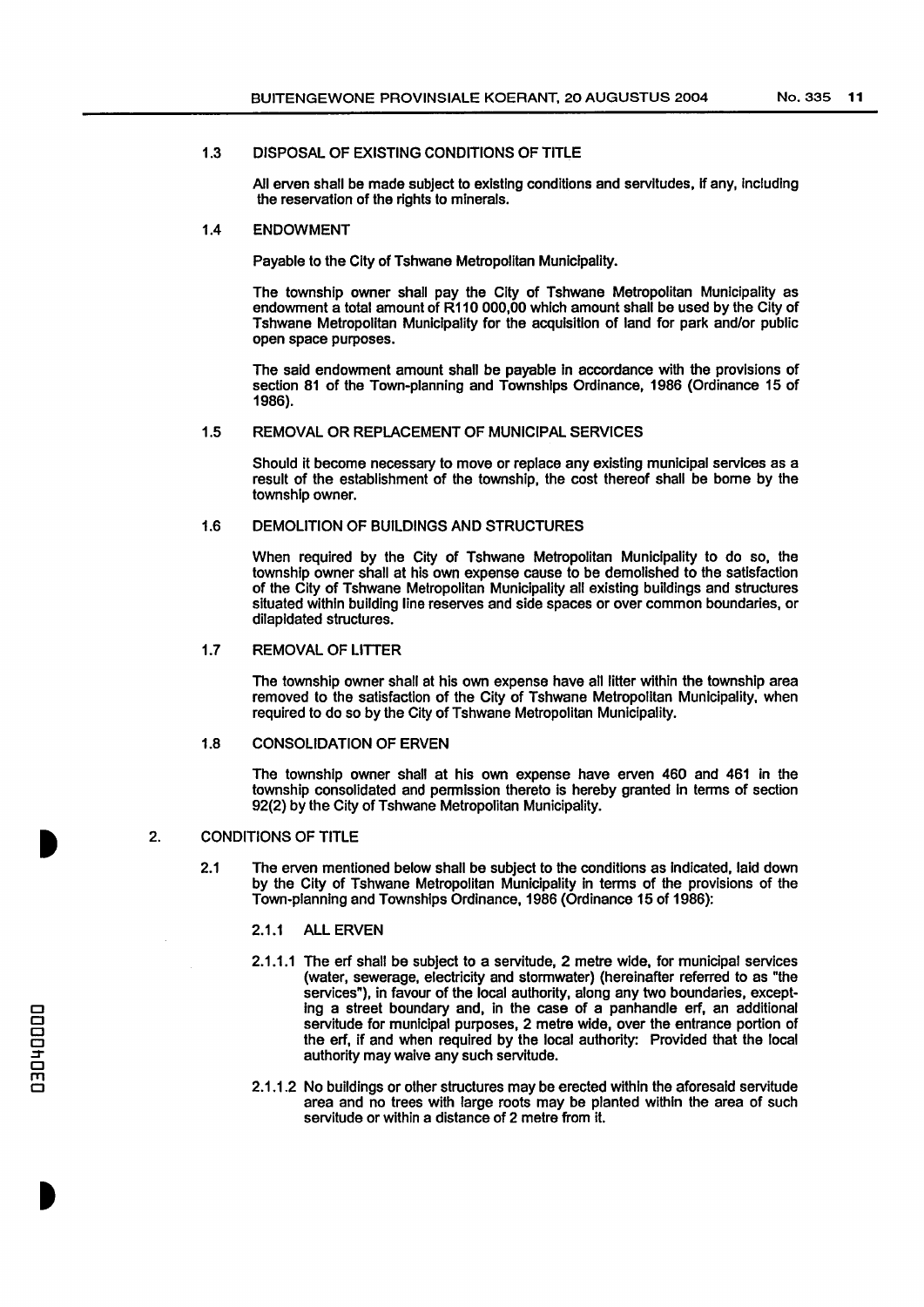2.1.1.3 The City of Tshwane Metropolitan Municipality shall be entitled to temporarily deposit on the land adjoining the aforesaid servitude, any material it excavates during the laying, maintenance or removal of such services and other works which in its discretion it regards necessary, and furthermore the City of Tshwane Metropolitan Municipality shall be entitled to reasonable access to the said property for the aforesaid purpose, subject to the provision that the City of Tshwane Metropolitan Municipality shall make good any damage caused during the laying, maintenance or removal of such services and other works.

#### STAD TSHWANE METROPOLITAANSE MUNISIPALITEIT

#### VERKLARING VAN EQUESTRIA UITBREIDING 76 TOT GOEDGEKEURDE DORP

Ingevolge artikel 103 van die Ordonnansie op Dorpsbeplanning en Dorpe, 1986 (Ordonnansie No 15 van 1986), verklaar die Stad Tshwane Metropolitaanse Munisipaliteit hierby die dorp Equestria Uitbreiding 76 tot 'n goedgekeurde dorp, onderworpe aan die voorwaardes uiteengesit in die bygaande Bylae.

(K13/2/Equestria X 76)

#### BYLAE

STAAT VAN VOORWAARDES WAAROP DIE AANSOEK GEDOEN DEUR JR 209 INVESTMENTS (PTY) LTD INGEVOLGE DIE BEPALINGS VAN DEEL C VAN DIE ORDONNANSIE OP DORPSBEPLANNING EN DORPE, 1986 (ORDONNANSIE N0.15 VAN 1986), OM TOESTEMMING OM 'N DORP OP GEDEELTE 254 ('N GEDEELTE VAN GEDEELTE 81) VAN DIE PLAAS THE WILLOWS 340 JR, GAUTENG, TE STIG, TOEGESTAAN IS.

- 1. STIGTINGSVOORW AARDES
	- 1.1 NAAM

Die naam van die dorp is Equestria Uitbreiding 76.

1.2 ONTWERP

Ole dorp bestaan uit erwe, parke en strate soos aangedui op Algemene Plan LG No. 7473/2003.

#### 1.3 BESKIKKING OOR BESTAANDE TITELVOORWAARDES

Aile erwe moet onderworpe gemaak word aan bestaande voorwaardes en serwitute, as daar is, met inbegrip van die voorbehoud van die regte op minerale.

#### 1.4 BEGIFTIGING

Betaalbaar aan die Stad Tshwane Metropolitaanse Munisipaliteit.

Die dorpseienaar moet aan die Stad Tshwane Metropolitaanse Munisipaliteit, as begiftiging, 'n totale bedrag van R110 000,00 betaal, welke bedrag deur die Stad Tshwane Metropolitaanse Munisipaliteit aangewend moet word vir die verkryging van grond vir park- en/of openbare-oopruimtedoeleindes.

Die genoemde begiftigingsbedrag is betaalbaar kragtens die bepalings van artikel 81 van die Ordonnansie op Dorpsbeplanning en Dorpe, 1986 (Ordonnansie 15 van 1986).

#### 1.5 VERSKUIWING EN/OF VERWYDERING VAN MUNISIPALE DIENSTE

lndien dit as gevolg van die stlgting van die dorp nodig word om enige bestaande munisipale dienste te verskuif of te vervang, moet die koste daarvan deur die dorpseienaar gedra word.

#### 1.6 SLOPING VAN GEBOUE EN STRUKTURE

Die dorpseienaar moet op eie koste aile bestaande geboue en strukture wat binne boulynreserwes en kantruimtes of oor gemeenskaplike grense gelê is, of bouvallige strukture laat sloop tot tevredenheid van die Stad Tshwane Metropolitaanse Munisipaliteit wanneer die Stad Tshwane Metropolitaanse Munisipaliteit dit vereis.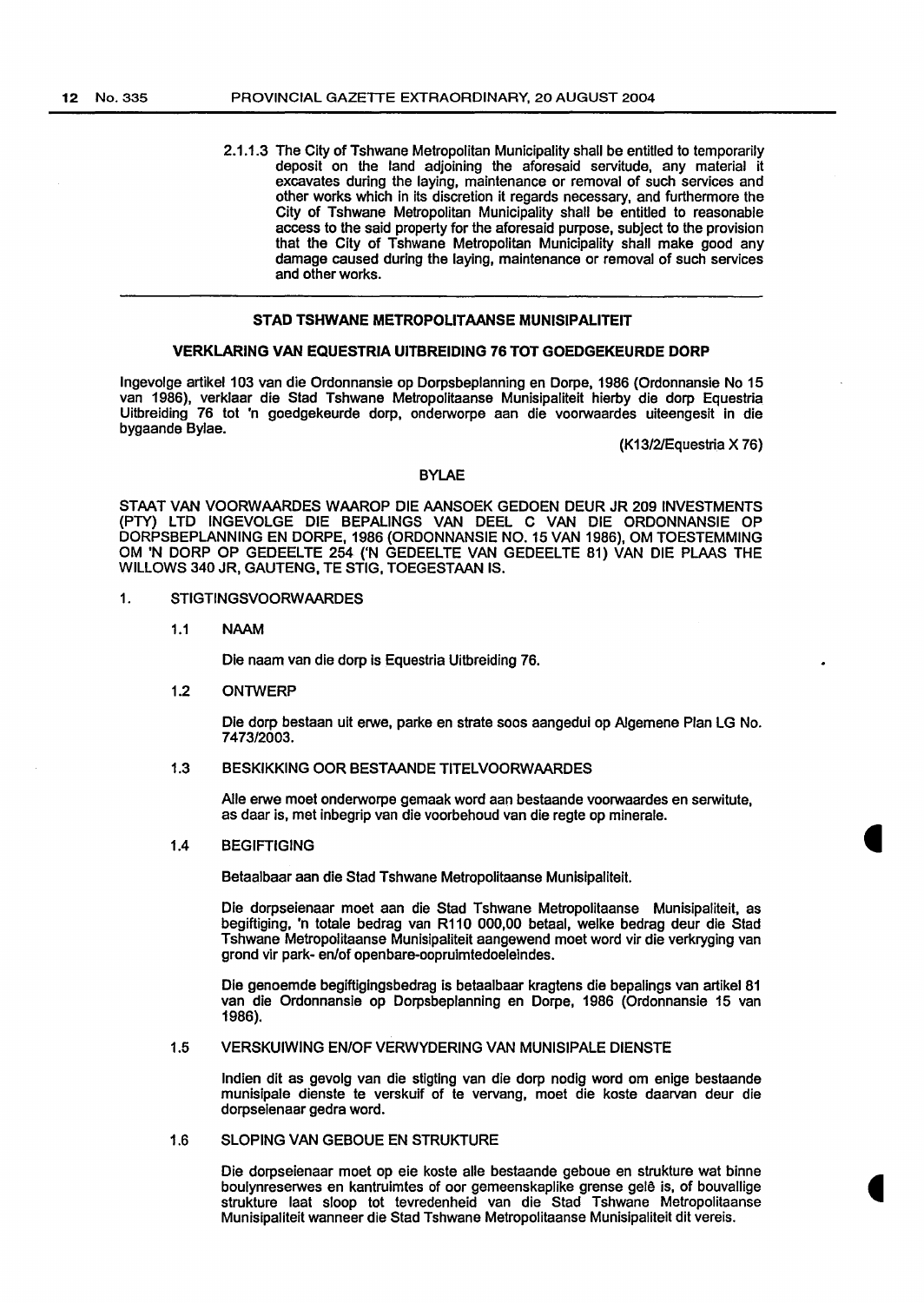#### 1.7 VERWYDERING VAN ROMMEL

Die dorpseienaar moet op eie koste aile rommel binne die dorpsgebied laat verwyder tot tevredenheid van die Stad Tshwane Metropolitaanse Munisipaliteit wanneer die Stad Tshwane Metropolitaanse Munisipaliteit dit vereis.

#### 1.8 KONSOLIDASIE VAN ERWE

Die dorpseienaar moet op eie koste erwe 460 en 461 in die dorp laat konsolideer en toestemming vir die konsolidasie word lngevolge die bepallngs van artikel 92(2) deur die Stad Tshwane Metropolitaansie Munisipaliteit verleen.

#### 2. TITELVOORW AARDES

2.1 Die erwe hleronder genoem, is onderworpe aan die voorwaardes soos aangedui, opgelê deur die Stad Tshwane Metropolitaanse Munisipaliteit ingevolge die bepalings van die Ordonnansle op Dorpsbeplanning en Dorpe, 1986 (Ordonnansle 15 van 1986):

#### 2.1.1 ALLE ERWE

- 2.1.1.1 Die erf is onderworpe aan 'n serwituut, 2 meter breed, vir munisipale dienste (water, riool, elektrisiteit, stormwater) (hiema "die dienste" genoem), ten gunste van die Stad Tshwane Metropolitaanse Munisipaliteit langs enige twee grense, uitgesonderd 'n straatgrens en, in die geval van 'n pypsteelerf, 'n addlsionele serwituut vir munlsipale doeleindes, 2 meter breed, oor die toegangsgedeelte van die erf, indien en wanneer die plaaslike bestuur dit verlang: Met dien verstande dat die plaaslike bestuur van enige sodanige serwituut mag afsien.
- 2.1.1.2 Geen geboue of ander strukture mag blnne die voornoemde serwituutgebled opgerlg word nie en geen grootwortelbome mag binne die gebled van sodanlge serwituut of blnne 'n afstand van 2 meter daarvan geplant word nle.
- 2.1.1.3 Ole Stad Tshwane Metropolitaanse Munlsipaliteit Is daarop geregtlg om enige materiaal wat deur hom uitgegrawe word tydens die aanleg, onderhoud of verwydering van sodanige dienste en ander werke wat hy na goeddunke noodsaakllk ag, tydelik te plaas op grond wat aan die voomoemde serwituut grens, en voorts is die Stad Tshwane Metropolitaanse Munisipalitelt geregtig op redelike toegang tot genoemde grond vir die voomoemde doel, onderworpe daaraan dat die Stad Tshwane Metropolltaanse Munislpaliteit enige skade vergoed wat gedurende die aanleg, onderhoud of verwydering van sodanlge dienste en ander werke veroorsaak word.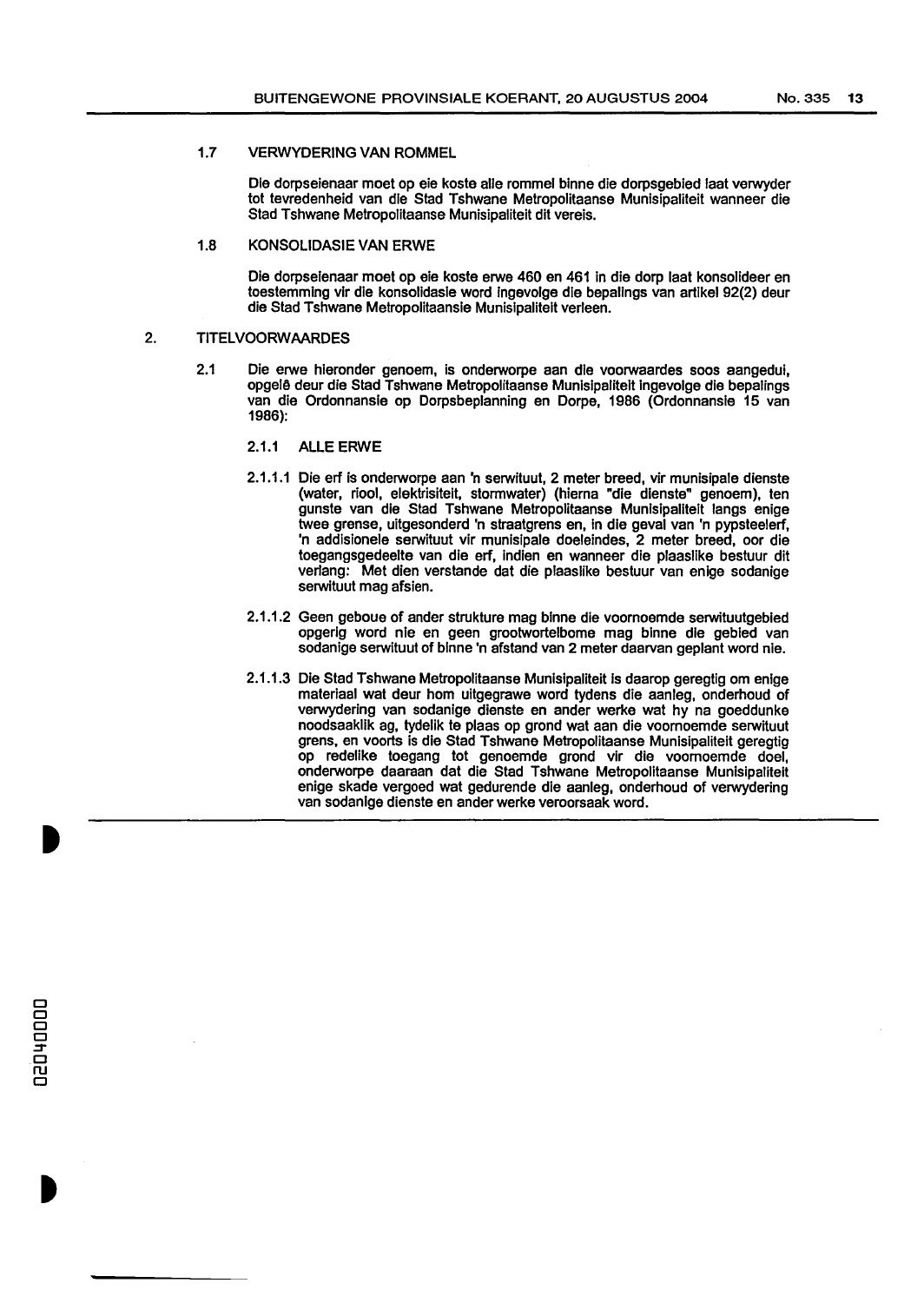## Looking for out of print issues of Government and Provincial **Gazettes**

We can provide photocopies

### **Contact**

The National Library of South Africa, Pretoria Campus PO Box 397 0001 PRETORIA

# Physical address

C/o Andries and Vermeulen Streets Entrance in Andries Street

## Contact details

Tel: (012) 321-8931 Fax: (012) 325-5984 E-mail: infodesk@nlsa.ac.za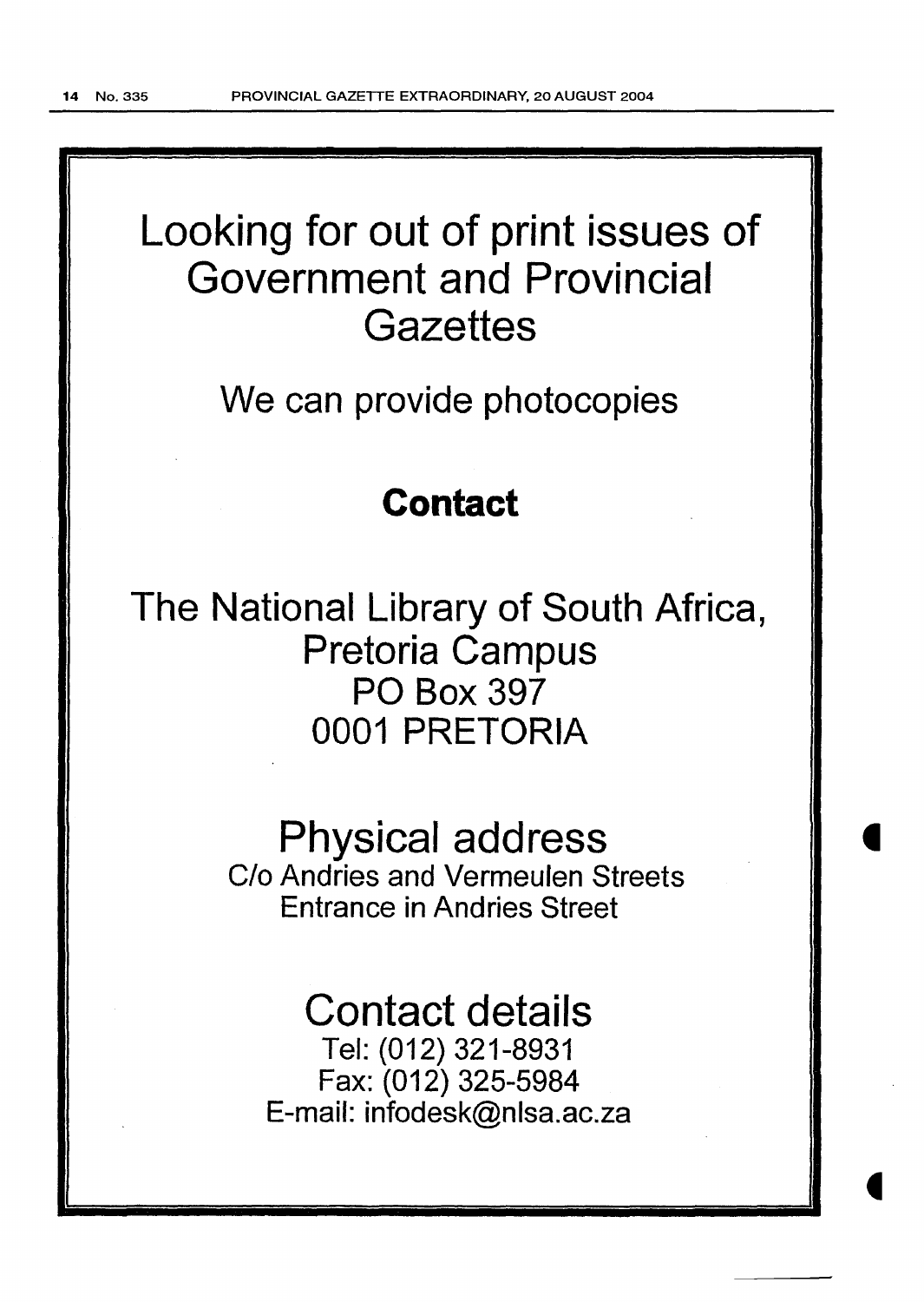



# **www. SH Gazettes .co.za**

**A new information Portal keeping you up to date with news, legislation, the Parliamentary programme and which is the largest pool of SA Gazette information available on the Web.** 

- Easily accessible through the www!
	- Government Gazettes -from January 1994
	- Compilations of all Indexes pertaining to the past week's Government Gazettes
	- All Provincial Gazettes- from September 1995
	- Parliamentary Bills as of January 1999
- Available in full-text, with keyword searching
- Sabinet Online scans, formats, edits and organize information for you. Diagrams and forms included as images.
- No stacks of printed gazettes- all on computer. Think of the storage space you save.
- Offers Bill Tracker- complementing the SA Gazettes products.

For easy electronic access to full-text gazette info, subscribe to the SA Gazettes from Sabinet Online. Please visit us at www.sagazettes.co.za



Tel: (012) 643-9500, Fax: (012) 663-3543, Toll free: 0600 11 8595, e-mail: corporate@sablnet.co.za, www: http://corporate.sabinet.co.za